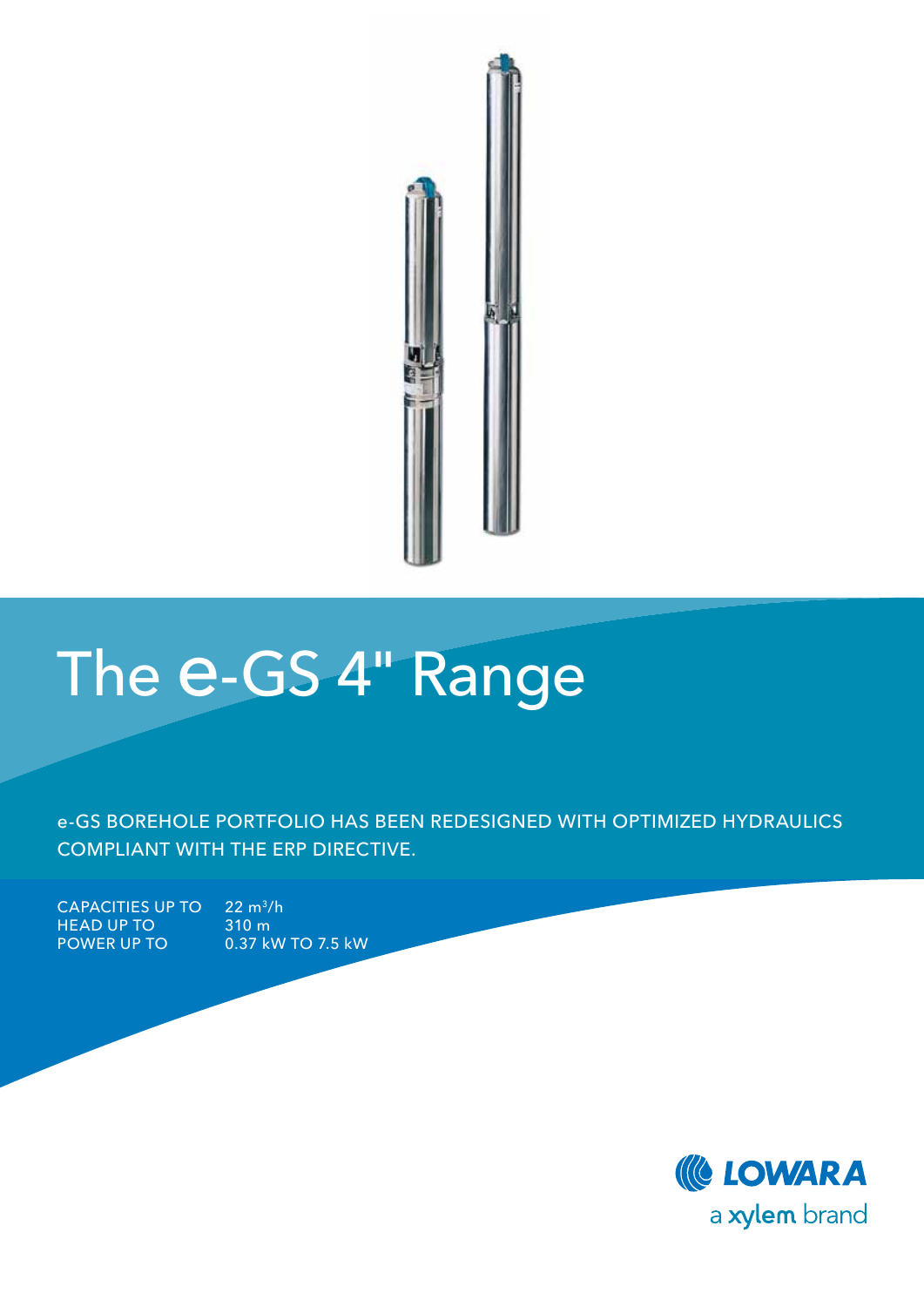### Applications:

Lowara exclusive and proven floating stack hydraulic design.

### **Benefits of a floating stack:**

Allows sand and abrasives to pass easily.

Rotating components are not in contact therefore parts will not wear resulting in extended life and sustained performance over time.

Impeller material is a reliable, proven polymer material to overcome abrasion damage.

Dual surface trust washer which prevents rubbing of components during start up.

Diffuser and impeller materials have a high abrasion resistance for longer life in harsh applications.

Stainless steel parts which provide maximum corrosion resistance for longevity.

tant construction combined npellers ensures optimum rear (maximum permissible quantity of sand 150 g/m<sup>3</sup>) making this one of the best pumps on the market for sand handling capabilities.



Complete data and pump selection is available from our pump selection



software. www.xylect.com



| Domestic / Industrial water supply  | Mining / Drainage / Dewatering        |
|-------------------------------------|---------------------------------------|
| Fire fighting                       | Municipal water supply                |
| Food & Beverage                     | Water displays / Fountains / Features |
| Geothermal                          |                                       |
| <b>HVAC</b>                         |                                       |
| Irrigation / Agricultural           |                                       |
|                                     |                                       |
| Compliant with the ErP directive    |                                       |
| Compact                             |                                       |
| Redesigned and optimized hydraulics |                                       |
| Reliability                         |                                       |
| Lower lifecycle costs               |                                       |
| High resistance to corrosion        | Abrasion resista                      |
| Lower energy costs                  | with floating im<br>resistance to w   |
| Stainless steel structure           | quantity of san<br>one of the best    |

**Complete range of accessories to suit such as cable, control panels, expansion tanks, filters, UV systems, Variable Speed Drives (VSD), jointing kits, cooling shrouds and flow meters.**





#### Construction materials:

| Check Valve Type | Stainless Steel           |
|------------------|---------------------------|
| Discharge Head   | Stainless Steel           |
| Motor Adapter    | Stainless Steel           |
| Diffuser         | $PC$ / PPO + PS           |
| <b>Bowl</b>      | Stainless Steel           |
| Impeller         | $PC$ / PPO + PS           |
| Strainer         | Stainless Steel           |
| Hex Shaft        | Stainless Steel           |
| Casing           | Stainless Steel           |
| Cable Guard      | Stainless Steel           |
| Bearing          | <b>Engineered Polymer</b> |
| Elastomers       | <b>NBR</b>                |



All components are FDA compliant

Hexagonal pump shaft guarantees effective impeller drive

Variable speed offering either with the resiboost or the hydrovar

#### Motors.

Different voltages and frequencies available as options.

| isplays / Fountains / Features |
|--------------------------------|
|                                |
|                                |
|                                |

## ErP Ready.

The complete GS borehole pump series has been redesigned with high efficiency hydraulics, and MEI values above the ErP 2015 requirements.

During the redesign of this range changes have been made to the pump curves. These pumps may now not be a direct comparison for a replacement pump, so please check your duty point before making a selection.

> In order to view the how-to videos, please visit www.youtube.com/ user/xylect.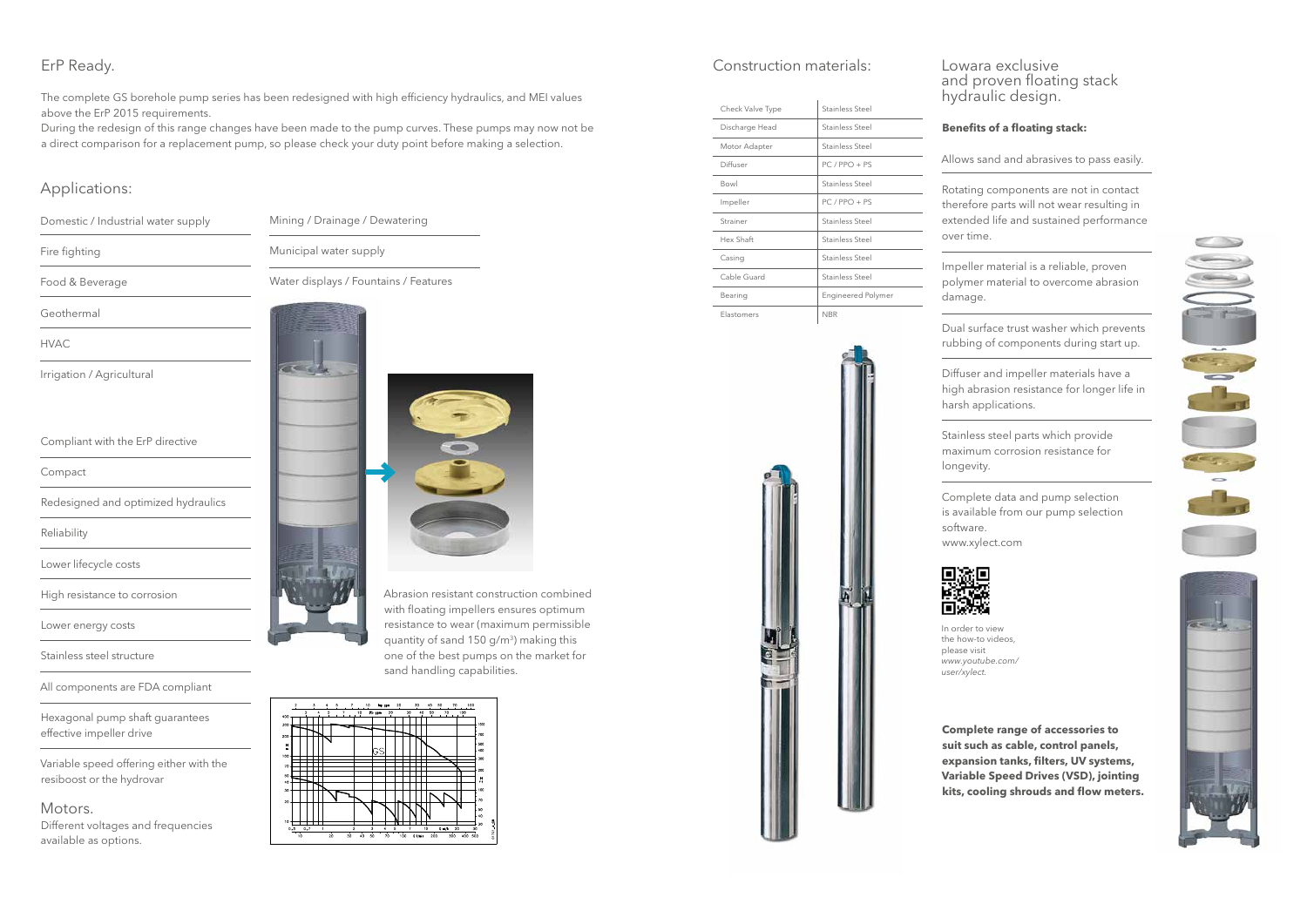

1GS.







2GS.

6GS.

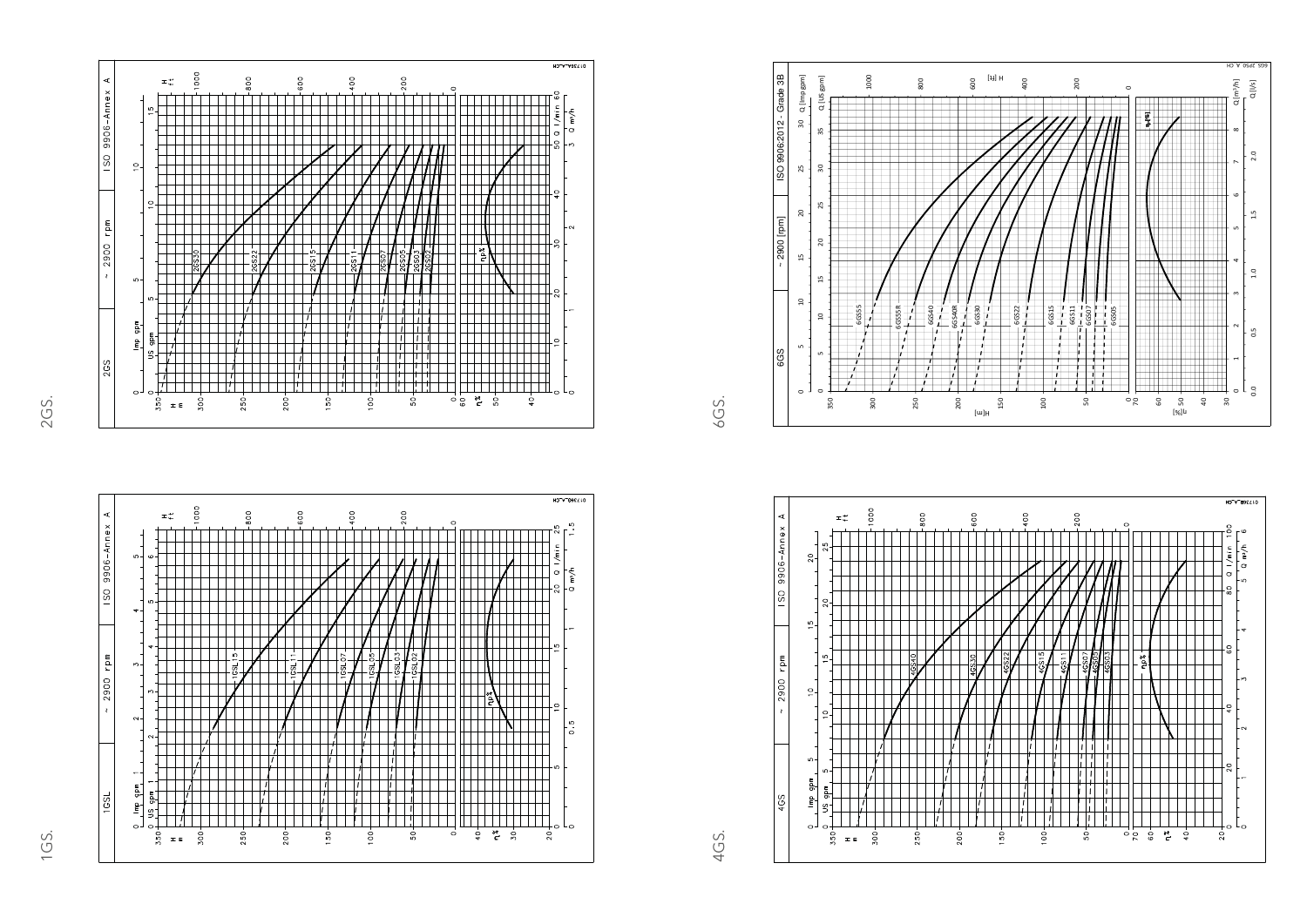



8GS.



12GS.

Typical applications.

Typical applications.

**All of the Xylem borehole pump series now** 

**comply with the new EU requirements.**